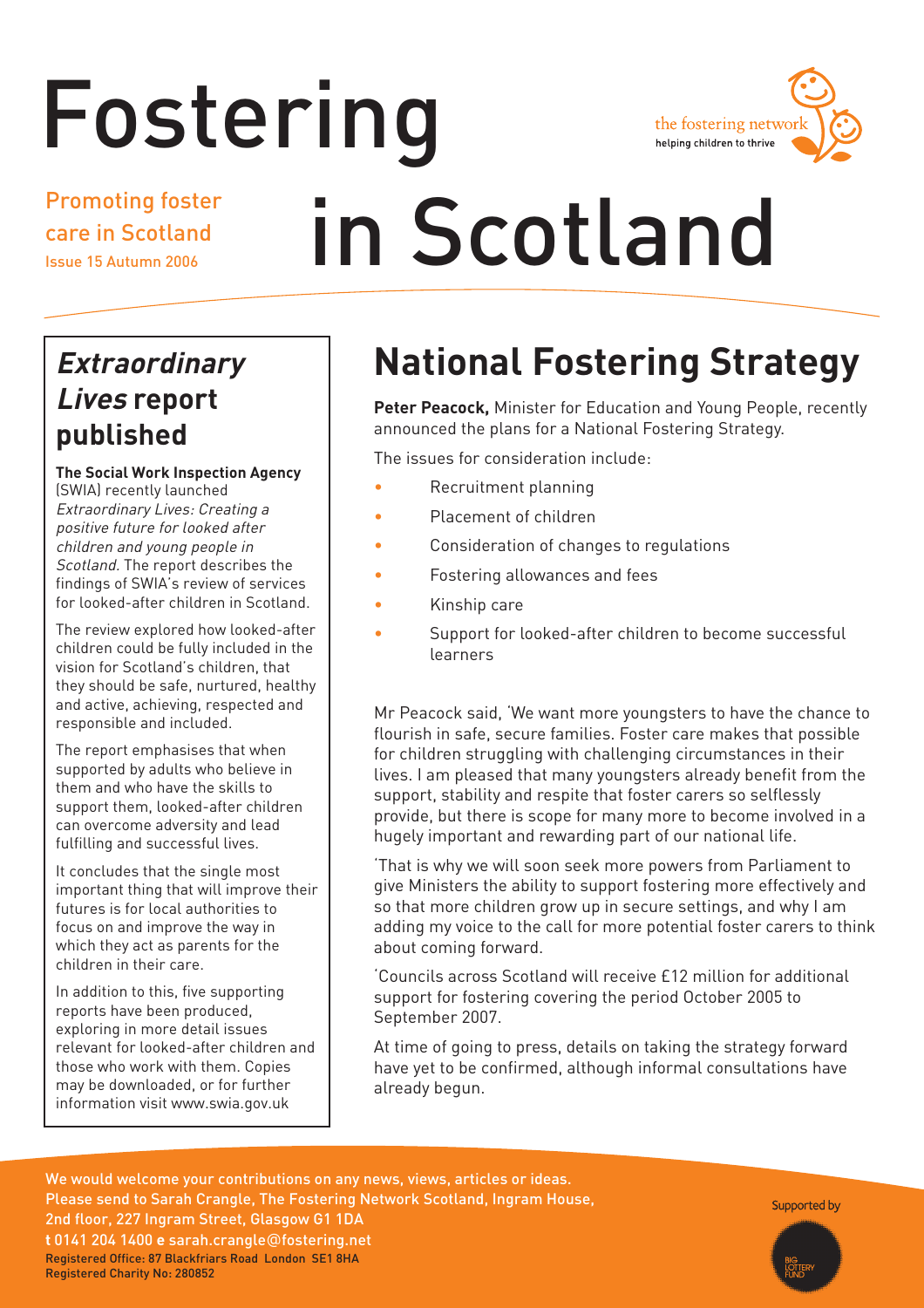# **Contact us at:**

The Fostering Network Scotland Ingram House, 2nd floor, 227 Ingram Street Glasgow G1 1DA

**t** 0141 204 1400 **f** 0141 204 6588 **e** scotland@fostering.net

#### **www.fostering.net**

**Director** Bryan Ritchie

**Office Manager** Linda Curran

**Administrative Assistant**  Deborah Cook

**Advice, Information & Mediation**  Sandra Moody

**Training Manager** Sue Robertson

**Training Administrator**  Joy Crawford

**Young Peoples project** Alison Boswell

**Fostering Links project** Sarah Crangle

## **Date for diary….reminder for focus group reps…**

**The next focus group** meeting will take place on Thursday 9 November in Dewars Centre, Perth from 10am til 3pm.

This meeting will bring together all of the focus representatives from throughout Scotland. The day will examine the issues raised by the focus group structure to date, taking stock of what has happened, and what's next for fostering in Scotland.

With speakers and presentations, the day is sure to again generate some informative and lively discussions. Buffet lunch and refreshments will be provided.

Please contact Sarah Crangle **e** sarah.crangle@fostering.net **t** 0141 204 1400 to confirm your attendance.

# **Fostering Network training**  – what we offer

## **Open courses – an ideal option for smaller numbers of participants**

**Choosing an open course** is a cost-effective alternative for fostering services and other relevant agencies seeking training for small numbers of participants.

The training dates and venues of all courses within the Open course programme are organised by the Fostering Network, well in advance of the course dates, and are available to staff and carers from all fostering services and other relevant agencies.

Forthcoming open course dates

### **Men in Foster Care**

1 - day course Edinburgh - Saturday 18 November 2006 Glasgow - Saturday 3 March 2007

### **The Skills to Foster Leader's Course**

3 - day course Glasgow - 20, 21 & 22 February 2007 Edinburgh - 24, 25 & 26 April 2007

### **The Role of the Supervising Social Worker**

2 - day course 7 & 8 March 2007 – Glasgow

in-house courses – bringing training to YOU

We customise all our courses to ensure that they meet your specific needs. We have a comprehensive range of training courses that we can bring to your fostering service or agency, on a date of your choice, for groups of up to 24 participants.

To discuss your training needs further, contact our training team – Sue Robertson, training manager & Joy Crawford, training administrator **t** 0141 204 1400

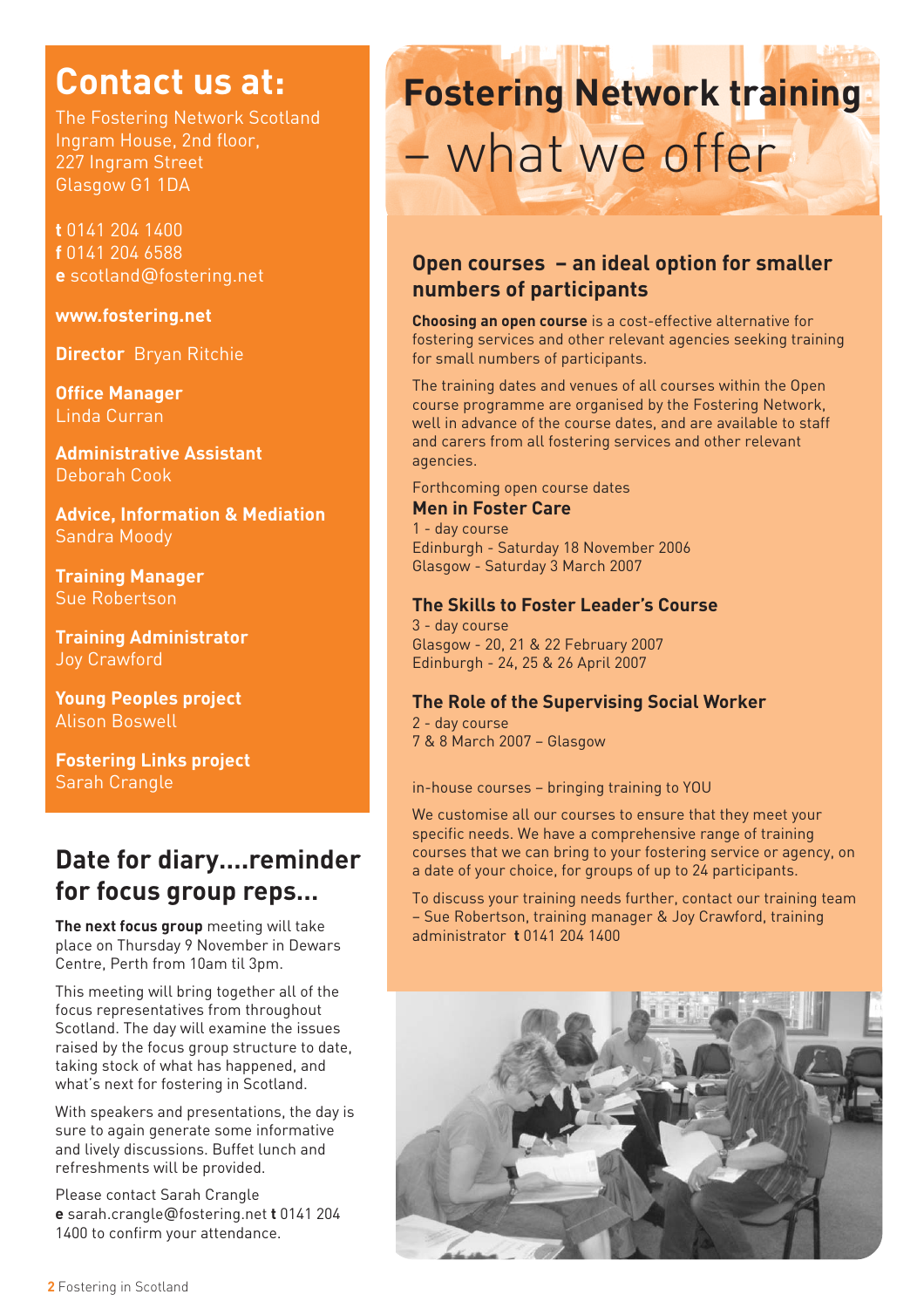## **Education topic of meeting in Aberdeen**

**The** We Care You Learn membership meeting recently took place in Aberdeen, once again bringing together a range of carers and practitioners, from various backgrounds and from throughout Scotland.

The day focused on education and the educational experiences of children and young people, particularly those in foster care.

Rena Philips and Eileen Bebbington from PACS (Post Adoption Central Support) gave a presentation which examined working with children and young people who experience attachment issues, and how this impacts within the classroom and school setting. The day also allowed delegates to participate in discursive workshops and examine how we can all work together to support the successful learning of children and young people.

Membership meetings continue to be held regularly throughout Scotland and explore various topics and themes. For more information contact Sarah Crangle.

# **Survey of support to foster carers**

**Feeling supported** and not feeling isolated is an important part of fostering, making sure that foster carers enjoy fostering, and ensuring that children and young people benefit from the best possible care.

During August and September, the Fostering Links project compiled and circulated a survey across Scotland to examine the variety of supports currently in place for foster carers.

This survey was distributed to focus group representatives, local authority and independent agency contacts and also to contacts of the Fostering Links project. These contacts were in turn asked to distribute this within their area.

The response to this survey has been very encouraging, and will enable the Fostering Links project to bring together the views from across the country, to identify where gaps exist and where additional supports are needed.

The findings of this survey will be published and widely available from late autumn 2006.

Returns to this were requested by 30 September, but if you, as a foster carer, are still keen to have your views included in this, please contact Sarah Crangle.

# **Benefits of supportive workers**

Hi there, I am a foster carer from South Queensferrry. My liaison worker is a Ms Robyn Sharkey and she is about to move on to pastures new within resources in Edinburgh.

She is young and has no children so when she first entered my fostering life five years ago I was wary. Would she be all theory without the practice? It turned out she was brilliant. The crucial elements were present; she is a listener, she is consistent and she does what she says she's going to do. My looked-after children had no allocated workers for long periods of time and she stepped up to act for them. I shall miss working with her.

To whomsoever she may work with in the Edinburgh area consider yourself blessed.

**Marina Shaw**



# **Good Egg Guides launched**

**In the home** and in the car are two of the most dangerous places for children but simple measures can help keep them safe.

That's the message of two campaigns launched together in Glasgow that has Scotland leading the way amongst other European countries tackling child safety issues.

The Scottish Good Egg Guides to In-Home and In-Car Safety aim to raise awareness of the following startling facts and provide parents and carers with the necessary information to safeguard children.

The campaign goals are to educate parents and carers about the levels of potential risk, empower them with the necessary information to make a difference and encourage them to be responsible for safeguarding their children in the home or car.

The booklet highlights the most common causes of injury to children in the home, and is presented in an easily readable and attractive way, giving advice on the simple steps that can be taken to reduce the risk of accidents in your home.

For further information visit www.protectchild.co.uk

## **Scottish Throughcare AGM**

The Scottish Throughcare & Aftercare Forum's Annual Conference and AGM 2006 takes place on 5th – 7th December, at Crieff Hydro Hotel, Perthshire.

The event will promote best practice for young people leaving care and there will be a range of speakers, workshops and interactive exhibitions.

The programme and booking details are available on the Forum's website www.scottishthroughcare.org.uk If you are interested in attending please contact **t** 0141 357 4124 **e** enquiries@scottishthroughcare.org.uk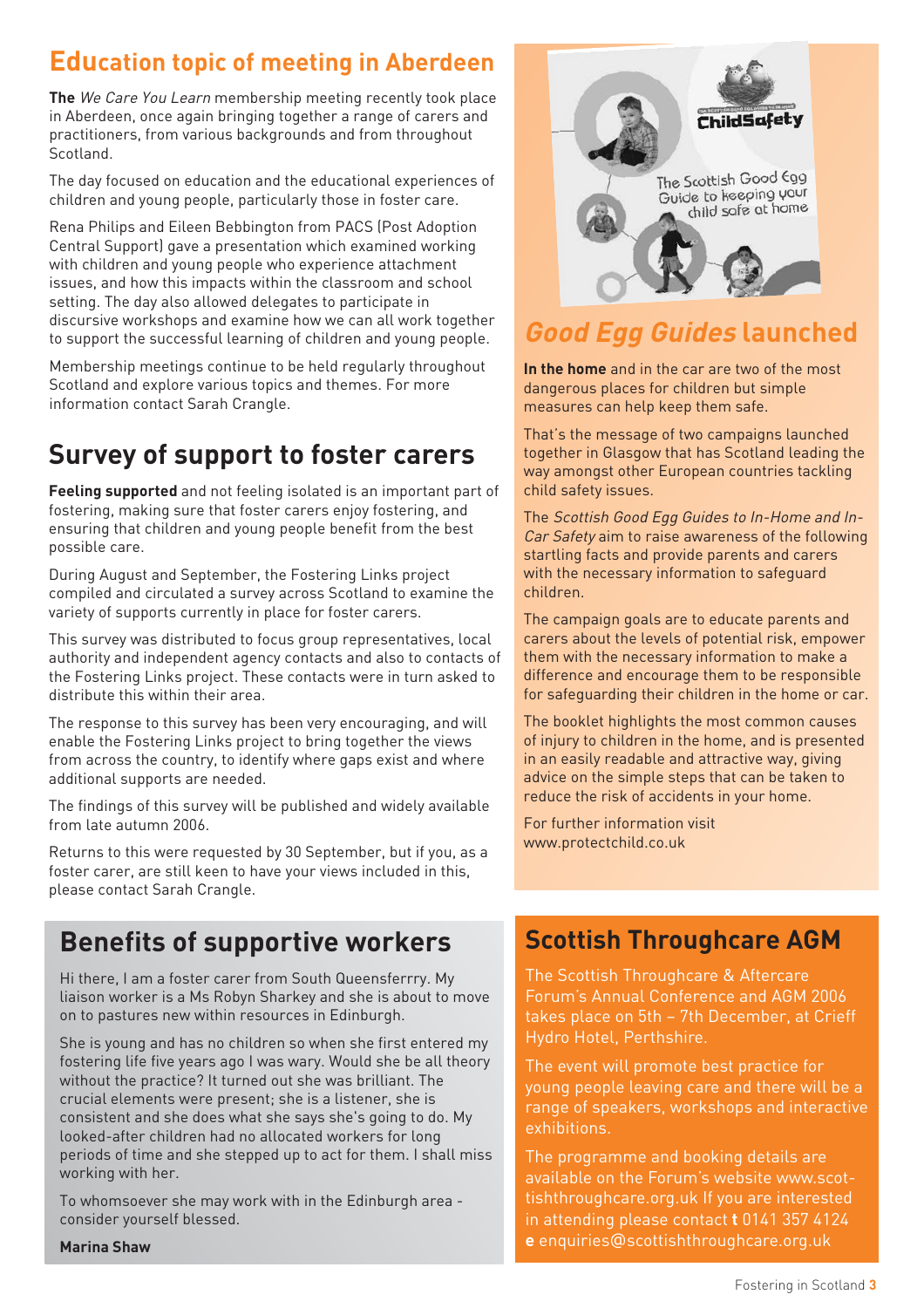Mr and Mrs Robinson David McMillan Gordon McMillan Mr and Mrs Thomson Alan Thomson Mr and Mrs Robertson Jan Deans Stephanie Stone Jim White Jim Curran Bill Atkinson Mr and Mrs Blair Mrs M Forrester J Forrester G Forrester D Cooper E Forrester B McIntyre M Chavasse M Barclay Anne Black Phil Sutton Johanna McLauchlan J Bryson Mr and Mrs Lewis Marjorie Ruddick Darren McElhinney Stevie Craig Robert Stone Tony Sullivan Walter Woods Colin Thomson Sandra Moody Terry Moody Jenny Mitchell Alex. Mitchell Andy Smith Joe Crawford Mr & Mrs Crangle Joe McAdam Aimee Lee Agnew Mark Browne Michael Browne Ben Wilson Gary McEnhill Joanne O'Donnell Tim Crangle Morgan Crangle Robin Crangle Christine Fairfull Martin Ferguson



# **10K run for funds**

**Staff and supporters** of the Fostering Network Scotland took to the rain drenched streets of Glasgow on Sunday 3rd September to take part in the Great Scottish 10K Run, to raise much needed funds for the charity.

Taking part in the day were Bryan Ritchie, Linda Curran, Deborah Cook, running with daughter Devon, Joy Crawford and Sarah Crangle. Also braving the rain on the day were Marie, foster carer who took part in the run with friends Liz, Alexandra and Natalie.

Office Manager, Linda Curran says, 'this was our first experience of the 10K so we were quite apprehensive, although looking forward to the day! Unfortunately the weather was not as we would have liked, but we thoroughly enjoyed the day, and are keen to complete next years event and recruit as many additional runners on behalf of the Fostering Network as possible.'

Bryan Ritchie, Director added, 'Every penny we have managed to raise will go directly into improving foster care and making a positive difference to more than 3,000 children and young people in and leaving foster care in Scotland.'

You can still pledge your support of the Fostering Network Scotland – contact Linda Curran **e** linda.curran@fostering.net **t** 0141 204 1400

On behalf of the Fostering Network, a huge thank you to all who donated to the sponsored 10k event:

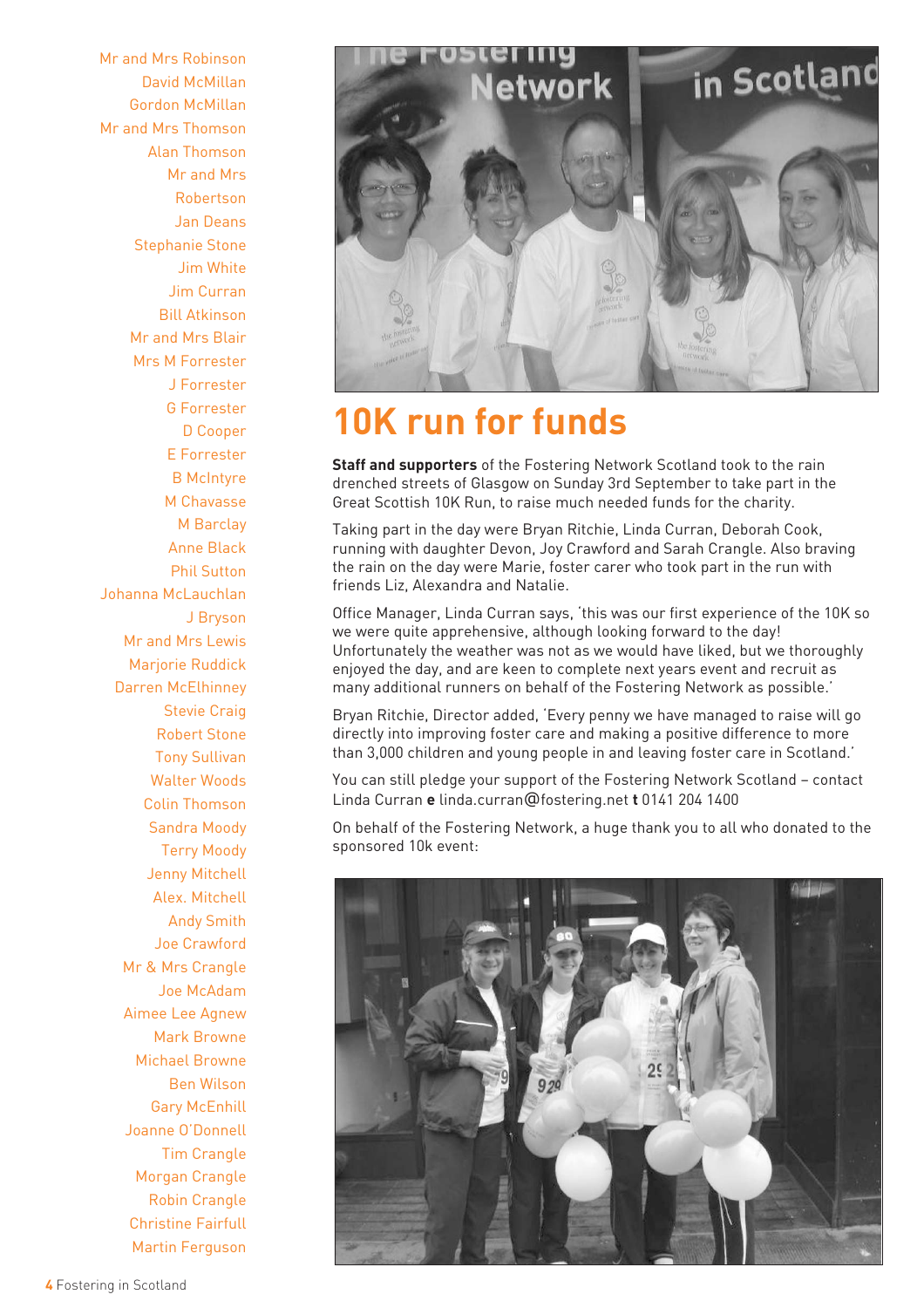

# **Fun run for funds**

**I went to the 2K** fun run in Stirling, it was really fun and everyone enjoyed it. I raced with my brother Marc and we raised money for the Fostering Network.

I got a goody bag and a shiny medal. I wore my medal and my Fostering Network t-shirt all day.

The 2K was really fun. I didn't come in first and I didn't come in last but I thought it was great!

#### **By Louise (aged 9)**

A HUGE thank you to Louise and Marc for their hard work in running the 2K and for all the funds they have raised for the Fostering Network, and to Louise for telling us about the day



Paul Brady Carole Ann Alford Tom Allan Lynn Pincock Jeanette Fairfull Marjorie Ruddick Caron Westmorland Jean Grant – Hotelink Christine Alison John Keane Colin Crawford Euan Crawford Heather Crawford Sheena & Frank McCormick Etta & Archie Crawford Lindsay & Ronnie Monteith Brigitte & Neil Crawford Jean Innes Jimmy Whyte Bob Ryan Ian Foster Michael Curran B Cook G Bowie A Bowie M McClay M McClav L McCafferty E McCafferty K Smith N Haughian A Neil F Thomson K Rankin M Campbell Leavy L Baird A Learmonth C Cassells J Fingland S Milligan S Ewing A Carlin C Jenkins L Philips A McMillan L Charnley A McLeod

he Hilton Hotel

## **The Fostering Network Annual conference and AGM**

**Join us** on 13-14 October at the Private Lives, Public Care conference in Glasgow's Hilton Hotel, where we will be exploring perspectives from the public and private worlds of foster care.

Networking with colleagues from across the UK fostering community is an essential way of keeping up to date with best practice whoever you are, so don't miss the opportunity to catch up on what everyone else is doing, update your knowledge and take part in interactive debate on key issues.

With a range of workshops on topics such as managing allegations against foster carers, children who foster, and talking to children and young people about sex and relationships.

There will also be an interactive debate on whether foster carers should be able to smoke at home, and a play relating to the topic of foster families under the spotlight, performed by Breeze Productions.

Jane Aldgate from the Open University and June Thoburn from the University of East Anglia will be delivering keynote addresses.

The conference will be held in the stunning 5 star Hilton hotel, 5 minutes from Glasgow City Centre.

Last chance to book!! Contact conference@fostering.net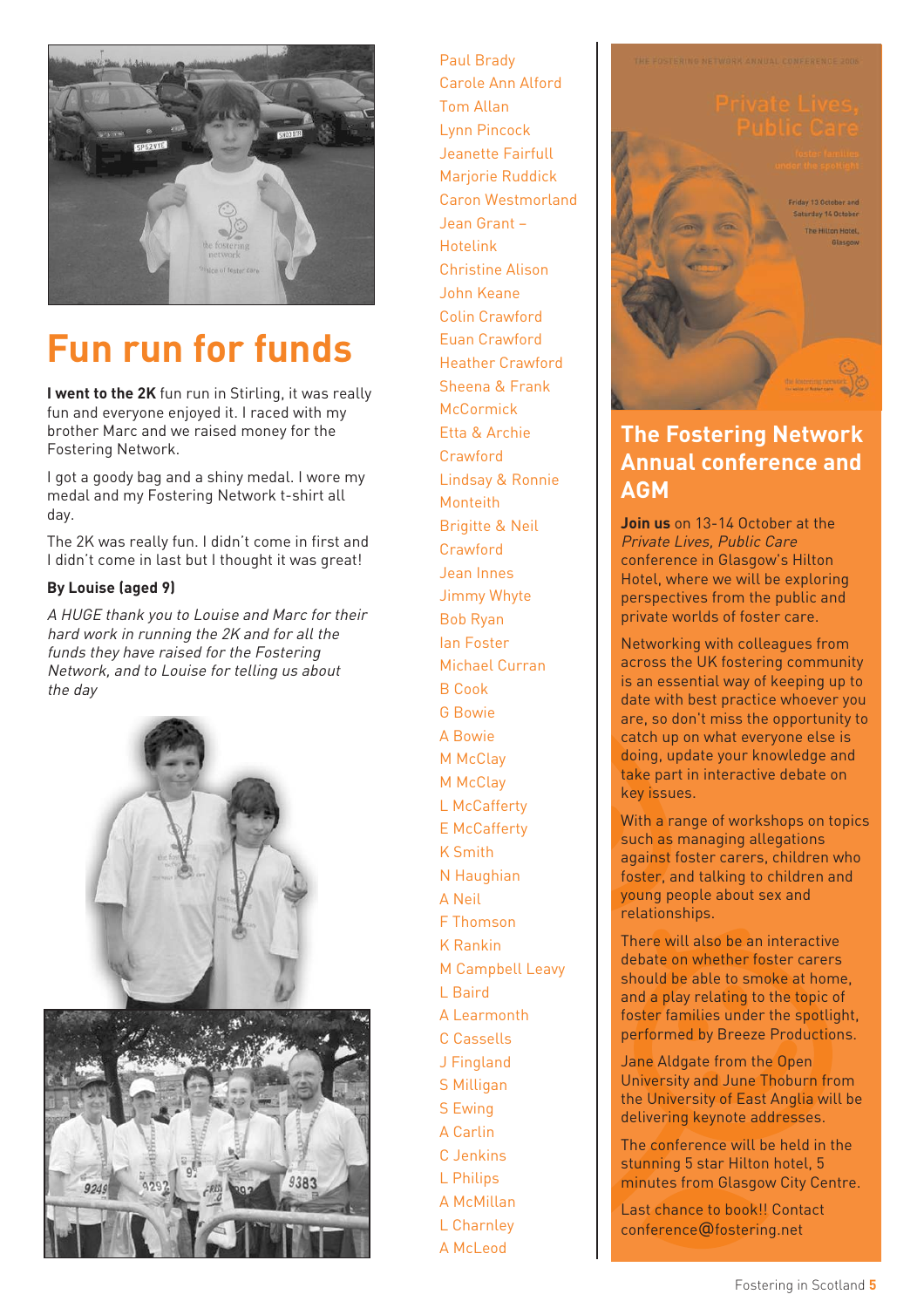# **This is my life**

**'Natalie' is a young person** who has experience of being in foster care. Natalie is keen to share this experience with readers.

Hi, my name is Natalie McLean and I was born in Southampton in 1989. I am 17 years of age. What I am about to tell you all is the story of my childhood, hope you all like reading it, enjoy.

My mum and dad are called Susan and David; they were married but got a divorce. They had me, Steve and Lindsay together. Steve is the oldest, then Lindsay and finally me. Steve is 19 years old, Lindsay is 18 and I am 17. We all lived together down in Southampton but when my mum and dad divorced she took me, Steve and Lindsay and moved up North to a wee place called Inverness. My mum moved us when I was about three years old, what a nightmare.

When we lived in Inverness my mum met a guy called Alan, and not long after we were to call him 'Daddy'. My mum and Alan wed – that was an even bigger nightmare. Alan is from Southampton, but my dad did not know him, my mum did though. She had seen him a couple of times while out with my dad.

Anyway, moving on – we all settled in and were starting new schools. Not long after it all became a big nightmare. I was getting older and getting into trouble at school so my mum and step dads words were 'you must be punished', so yeah, I was punished. Alright I was grounded and got all my toys taken off me, so I used to run away a lot, but that was for other reasons as well, which I will get to in a moment.

I only used to run away after school because to tell you the truth I was too scared to go home especially if my step dad was there. He used to come home and was angry all the time and one night he started hitting me and would not stop. I was so scared I didn't know what to do. The hitting never stopped, it kept on going all the time. I was so scared, that's why I used to run and never come home. It wasn't just the hitting, there was other stuff that happened, but I can't remember a lot of it.

I used to go to school and I went in a big phase that I never talked to nobody and I had a really bad temper as well. I used to take my anger out on everybody that said a word to me. I used to sit on the school roof and get into a lot of trouble.

When I used to run away the Police would take me home. I used to scream at them and say 'I can't go back' and say 'no, please don't take me home, anywhere else apart from there.' They used to say to me, 'why Natalie?' I'd just looked at them and say nothing. We got home and they both were playing the concerned parent and when the Police went away I used to get belted for being bad. I hated it.

It came to a stage when I was about 8 or something and I went into school in pain and could not sit down as I was too sore for all the bruises I was covered in, it was unbelievable. I went to my teacher and burst into tears telling her that I couldn't go home that night. She asked me why. My brother and sister saw me in the classroom and tried to get me out so I wouldn't tell. I just screamed and said 'shut up, shut up. I am telling. It isn't you it is happening to, it is me.' My teacher turned and said to me, 'please tell me, I want to help.' I told her that my step dad beat me and she phoned the Social Services and they came and took me to the doctors. I was photographed and examined and everything. It was horrible.

After that I stayed in a safe home and I could go to sleep at night and feel safe and I could go to school and home knowing I wasn't going to get smacked.

The worst bit was I had to go to Court and tell the Judge everything about what had happened to me and I was in floods of tears. It was very hard for me to say and the other bit was that my mum and step dad were in the courtroom. It was very hard for me.

After I was in they had to speak to my sister Lindsay and my brother Steve but of course they didn't understand what had happened to me and didn't understand why I was doing this to the family. They didn't speak up in the courtroom which I hated them for

because they knew what had happened, they just wanted to be loved, and I could tell you that they would not get any love from them, that's for sure.

Anyway after the Court I was away from harm and I moved to Fife to a children's home. It was quite good there and I made new friends and had started school, it was going really well. I haven't got much to tell about my life in Fife apart from meeting my two foster parents there and I now live with them and they are the bomb! I love them to pieces and wee Callum – he's the wee cutie, and Bella – she's a good wee lassie. I am so happy to be living with them. My life has had a big turn around and I am so happy. Kate's daughter Sarah lives with her dad in Liverpool, so I see her when she comes to visit, and Mike's daughter Eilidh lives with her mum in Dundee, so I see her when she comes to visit. It's a great family and the other thing as well is it's a safe, happy family. This is everybody in my life I love and care for:

Katie – foster mum Mike – foster dad Callum – foster brother Bella – foster sister David – real dad Liz & Tom – grandparents Ann – foster auntie Gary – foster cousin Kyle – foster cousin Lee – foster cousin Evan – foster cousin Darren – foster uncle Tim – foster granddad Sally – foster gran George – foster uncle Papa – foster Papa Nan – foster Nan Well, that 'My Life' and I hope you enjoyed reading about me, and one last thing – I am a 'happy wee lassie' and feel dead safe where I am.

Yours thankfully,

Natalie

Many thanks to Natalie for taking the time to share her story with us

\*Names and places have been changed to ensure confidentiality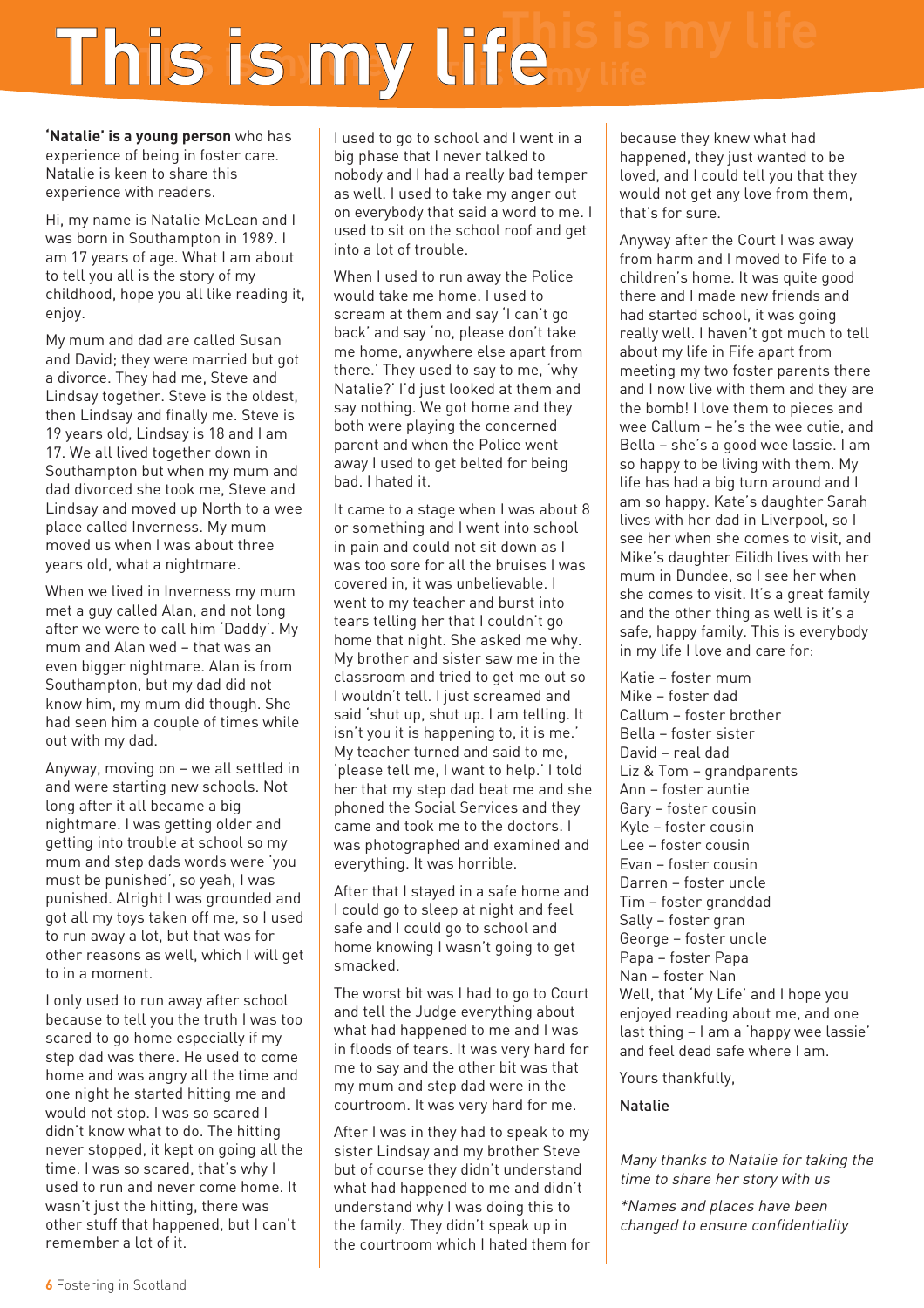# **Summer storytelling in Moray**

**Children in Moray** got together over the summer to take part in story workshops, with the help of CHILDREN 1st, Moray Council Fostering and Adoption team and the Arts Development team. The group included children aged 6-11 who are all fostered within Moray area.

Beth Fraser, Children and Young People's Rights Worker with CHILDREN 1st organised the event and tells us, 'The purpose of this was to allow them to get to know one another as fostering can be an isolating experience, and to engage them in my newsletter for children and young people who are accommodated by getting them to write and illustrate stories, and to provide them with an creative and educational experience.

'I engaged the services of a storyteller and an artist and the children met up five mornings in one week. During the week we listened to stories, drew images from them and then worked together to create group stories where one person begins the story and the next one continues and so on to its conclusion. We then all drew the images to go along with this. The children also wrote and illustrated their own stories. It was a really lovely week - the children had lots of fun and I got some great stories for my Rights Now Right On newsletter which will make it more relevant to a younger age group.

'The stories are being made into a booklet for the children to keep.

'The next step would be to do the same thing but to guide their stories a little to look at how it feels to be fostered and answer some questions in them such as - will I be able to phone my Mum, will I get pocket money, can I help myself to the Cornflakes? In so doing you could create age related information booklets for children who are fostered.'

Thanks to Beth for sharing this information with us

## **home smart campaign supports young people into independence**

**Young people** who leave home at an early age are often at risk of housing crisis or homelessness. The transition for those leaving care is particularly hard, not least because, more often than not, there is an artificial timetable imposed on the process of moving on. To coincide with the media attention on homelessness around the 40th anniversary of the broadcast of the TV play Cathy Come Home, the Scottish Council for Single Homeless has created its home smart campaign.

Schools are being encouraged to engage in leaving home and housing education work to help young people in S4 and the adults who support them – whether teachers, workers, parents or carers – gain a realistic understanding of what is involved in moving on and living independently. Knowing what help is out there and a bit about housing options plus being up on practical skills, such as cooking, cleaning and budgeting, can make a big difference. Hearing about others' experiences of leaving home can also help young people to make better decisions about when and how to make the move.

You can find out more about the home smart campaign and other leaving home and housing education materials – including a guide for foster carers and residential workers looking after those preparing for independence – at www.scsh.org.uk. Contact Matt Elton, Head of Youth Unit, Scottish Council for Single Homeless **e** matt@scsh.org.uk **t** 0131 226 4382

# **Throughcare best practice publication launched**

The Scottish Throughcare & Aftercare Forum recently launched their new best practice publication How Good is Your Throughcare & Aftercare Service? on Friday 6th October in Edinburgh. Copies of the new publication are available from the Forum and on the Forum's website www.scottishthroughcare.org.uk please contact **t** 0141 357 4124 **e** enquiries@scottishthroughcare.org.uk

# **Parliament presentation**

Falkirk foster carer and focus group representative, Robert Monteith continues to welcome support from foster carers wishing to join him in attending Scottish Parliament on October 26 from 12.30 til 2.30pm. (Please note this date has changed from that previously advised).

Robert is busily bringing together the main issues affecting fostering across Scotland as a whole, and would appreciate hearing from carers throughout the country as well as extending an invitation to join him in Edinburgh in October.

With your support, Robert will deliver a presentation to MSP's, raising their awareness of the foster carer service. Robert has also arranged for those attending to have a tour of Holyrood following the presentation.

Robert is also hopeful that foster carers will inform their local MSP's of this event, and invite them along to the presentation – model letters are available from Sarah Crangle.

To find out more, get more involved, or to join Robert on October 26, contact Robert directly **t** 01324 712 863 **e** dad\_monty@blueyonder.co.uk